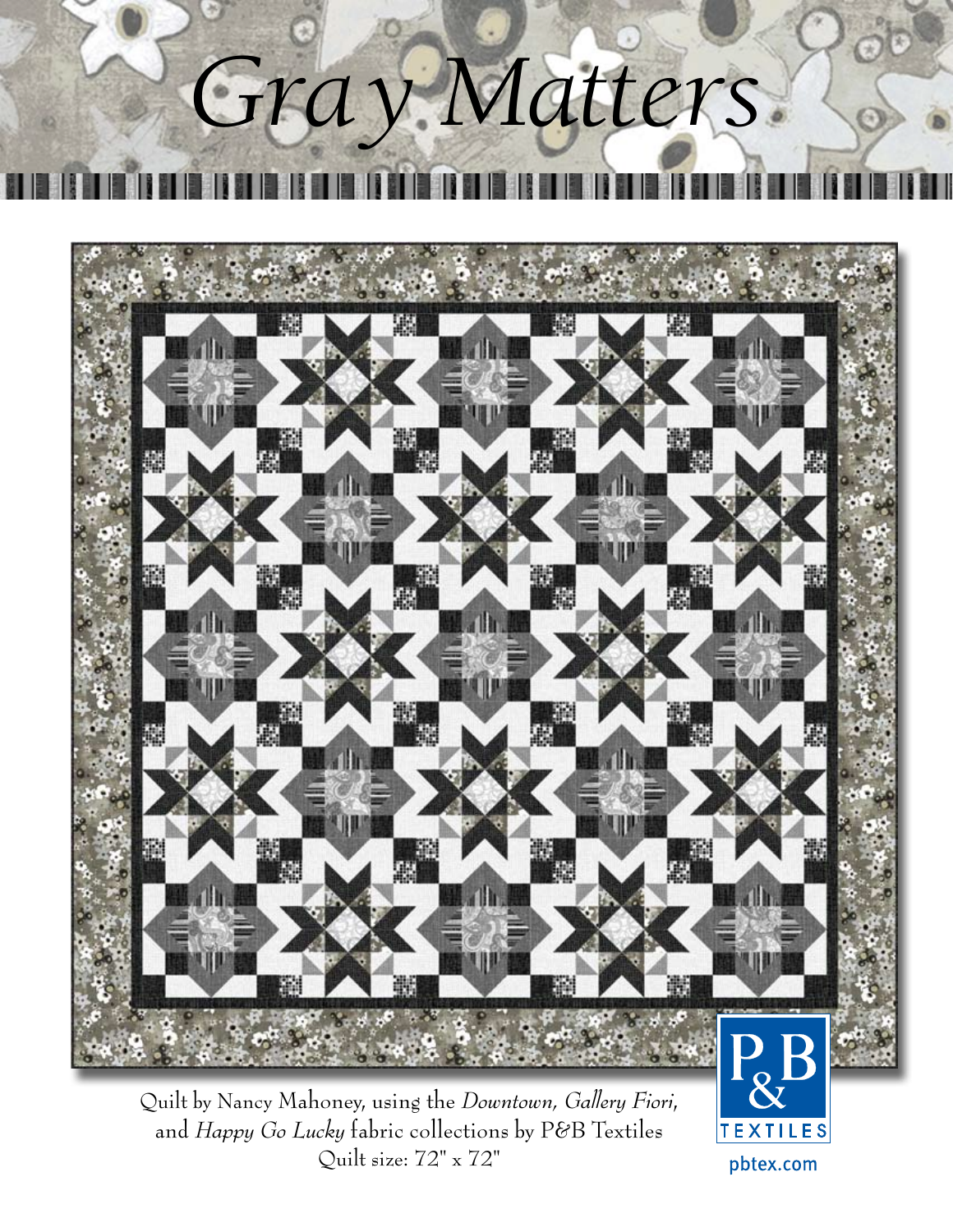## *Gray Matters*

Quilt by Nancy Mahoney, using the *Downtown*, *Gallery Fiori*, and *Happy Go Lucky* fabric collections by P&B Textiles  $\infty$  Quilt size: 72" x 72"

#### *Yardage*

DTWN 242 S - ⅜ yard of light gray circles for block B DTWN 243 KS - ⅝ yard of gray stripe for block A DTWN 244 K - 1½ yards of black linen for block A, inner border, and binding

DTWN 244 S - 1⅛ yards of gray linen for block A

DTWN 245 KS - ⅜ yard of black/gray checks for block B

GAFI 342 S - 1⅞ yards of gray floral for block B and outer border

HAPP 204 S - ⅜ yard of gray paisley for block A HAPP 207 K - 1⅛ yards of black weave for block B

HAPP 207 LS - 2⅛ yards of silver weave for block A and B HAPP 207 S - ¼ yard of gray weave for block B Backing: 4½ yards

#### *Cutting*

*All strips are cut across the width of fabric (wof).*

From the gray paisley (204 S), cut:

 $\bullet$  (13) 4½" squares

From the gray stripe (243 KS), cut:

• (7)  $2\frac{1}{2}$ " x wof strips; cut into (52)  $2\frac{1}{2}$ " x  $4\frac{1}{2}$ " rectangles

From the gray linen (244 S), cut:

• (14)  $2\frac{1}{2}$ " x wof strips; cut into (52)  $2\frac{1}{2}$ " x  $4\frac{1}{2}$ " rectangles and (104) 2½" squares

From the silver weave (207 LS), cut:

- (26) 2½" x wof strips; cut *16 of the strips* into (248) 2½" squares
- (2) 2⅞" x wof strips; cut into (24) 2⅞" squares

From the black linen (244 K), cut:

- $\bullet$  (7) 2½" x wof strips
- (7) 1½" x wof inner-border strips
- (8) 2¼" x wof binding strips

From the black/gray checks (245 KS), cut:  $\bullet$  (3) 2½" x wof strips

From the gray weave (207 S), cut:

• (2) 2⅞" x wof strips; cut into (24) 2⅞" squares

From the black weave (207 K), cut:

- (6)  $4\frac{1}{2}$ " x wof strips; cut into (96)  $2\frac{1}{2}$ " x  $4\frac{1}{2}$ " rectangles
- (3) 2½" x wof strips; cut into (48) 2½" squares

From the gray floral (342 S), cut:

- (8) 5½" x wof outer-border strips
- $\bullet$  (6) 2½" x wof strips; cut into (96) 2½" squares

From the light gray circles (242 S), cut:

 $\bullet$  (12) 4½" squares

### *Making Block A*

*1*. Draw a diagonal line from corner to corner on the wrong side of gray linen squares. Place a marked square on one end of a gray striped rectangle. Sew along the line and trim the corner fabric, leaving ¼" seam allowance. Press the seam allowances toward the resulting gray triangle. Place a marked square on the other end of the rectangle. Sew,

trim and press to make a flying-geese unit. Make 52 flying-geese units.



*2*. Draw a diagonal line from corner to corner on the wrong side of 104 silver weave 2½" squares. Repeat step 1, sewing marked squares to the ends of each gray linen rectangle. Make 52 of these units.



- *3*. Join the units from steps 1 and 2 in pairs to make 52 side units.
- *4*. Join a 2½" silver weave strip and a black linen strip along their long edges to make a strip set. Make 7 strips sets. Crosscut the strips sets into 104 segments, 2½" wide.
- *5*. Join two segments from step 4 to make a four-patch unit. Make 52 units.